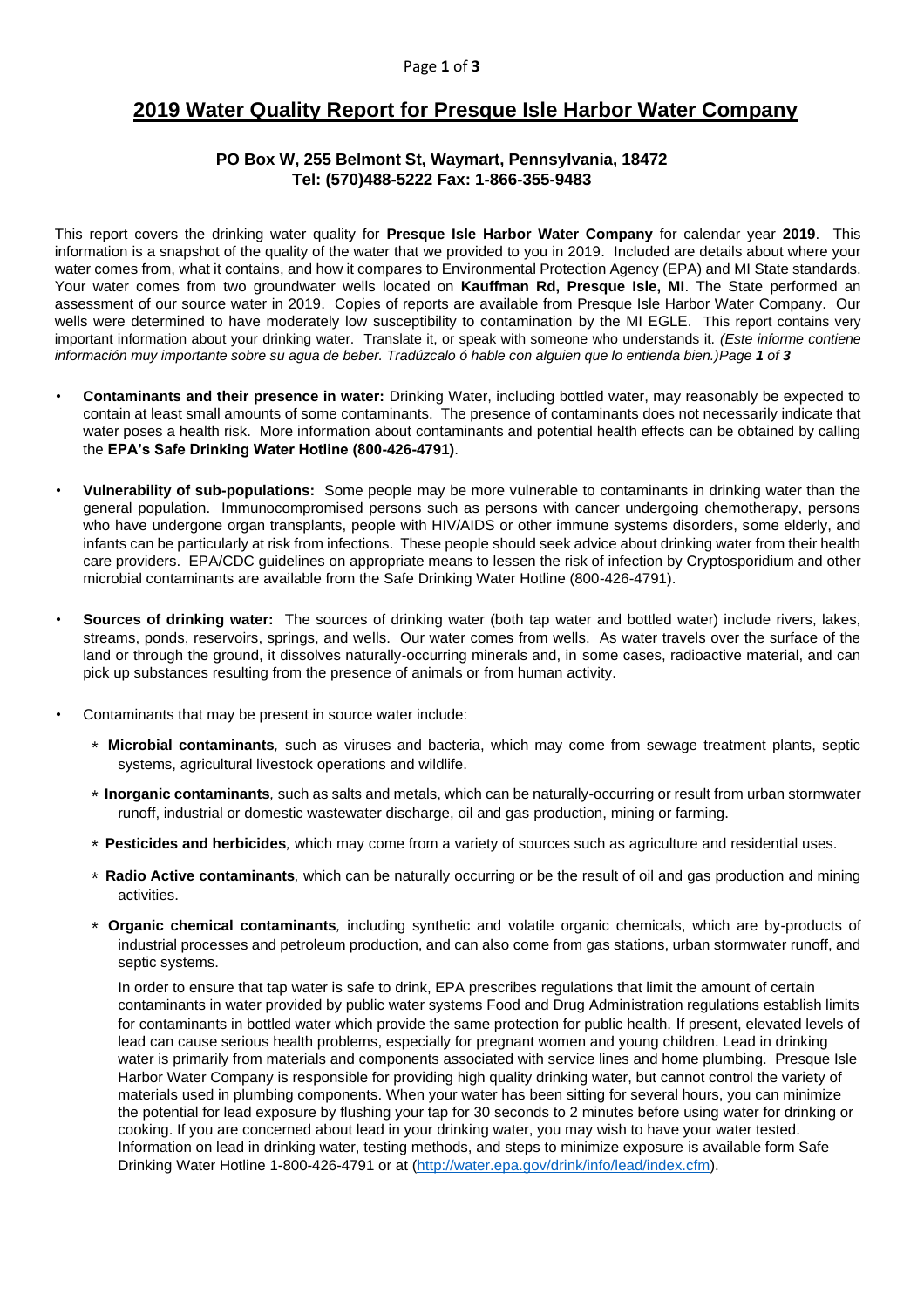## **Water Quality Data**

The table below lists all the drinking water contaminants that we detected during the 2019 calendar year. The presence of these contaminants in the water does not necessarily indicate that the water poses a health risk. Unless otherwise noted, the data presented in this table is from testing done January 1 – December 31, 2019. The State allows us to monitor for certain contaminants less than once per year because the concentrations of these contaminants are not expected to vary significantly from year to year. All of the data is representative of the water quality, but some are more than one year old.

### **Terms and abbreviations used below:**

- Maximum Contaminant Level Goal (MCLG): The level of a contaminant in drinking water below which there is no known or expected risk to health. MCLGs allow for a margin of safety.
- Maximum Contaminant Level (MCL): The highest level of a contaminant that is allowed in drinking water. MCLs are set as close to the MCLGs as feasible using the best available treatment technology.
- Maximum Residual Disinfectant Level (MRDL): The highest level of a disinfectant allowed in drinking water. There is convincing evidence that addition of a disinfectant is necessary for control of microbial contaminants.
- Maximum Residual Disinfectant Level Goal (MRDLG): The level of a drinking water disinfectant below which there is no known or expected risk to health. MRDLGs do not reflect the benefits of the use of disinfectants to control microbial contaminants.
- N/A: not applicable ND: not detectable at testing limit ppb: parts per billion or micrograms per liter ppm: parts per million or milligrams per liter pCi/l: picocuries per liter (a measure of radioactivity). RAA: Running Annual Average
- Action Level (AL): Concentration of a contaminant which, if exceeded, triggers treatment or other requirements a water system must follow.

| <b>Requlated</b><br><b>Inorganic</b><br><b>Contaminants</b> | <b>MCL</b> | <b>MCLG</b> | <b>Our Water</b> | <b>Sample Date</b> | <b>Violation</b><br>Yes / No | <b>Typical Source of Contaminants</b>   |
|-------------------------------------------------------------|------------|-------------|------------------|--------------------|------------------------------|-----------------------------------------|
| Arsenic (ppb)                                               | 10         | 0           | Not Detected     | 05/25/2011         | No                           | Erosion of natural deposits, runoff.    |
| Nitrate (ppm)                                               | 10         | 0.4         | Not Detected     | 08/07/2019         | No                           | Erosion of natural deposits             |
| Nitrite (ppm)                                               |            | 0.05        | Not Detected     | 08/07/2019         | <b>No</b>                    | Erosion of natural deposits             |
| Fluoride (ppm)                                              | 4.0        | 0.1         | 1.3              | 08/07/2019         | No                           | Erosion of natural deposits             |
| Barium (ppm)                                                | 2          | 0.01        | 0.03             | 05/25/2011         | No                           | Erosion of natural deposits, discharge. |

### **Samples Collected at the Well House:**

| <b>Chemical</b><br><b>Contaminants</b> | <b>MCL</b> | <b>MCLG</b> | <b>Our Water</b> | <b>Sample Date</b> | <b>Violation</b><br>Yes / No | <b>Typical Source of Contaminants</b> |
|----------------------------------------|------------|-------------|------------------|--------------------|------------------------------|---------------------------------------|
| Pesticides (ppm)                       | 0.005      | 0.001       | Not Detected     | 04/10/2014         | No                           | Pesticide runoff.                     |
| Herbicides (ppm)                       | 0.07       | 0.001       | Not Detected     | 04/10/2014         | No                           | Herbicide runoff.                     |
| Carbamates (ppm)                       | 0.2        | 0.0005      | Not Detected     | 04/14/2014         | No                           | Insecticide runoff.                   |